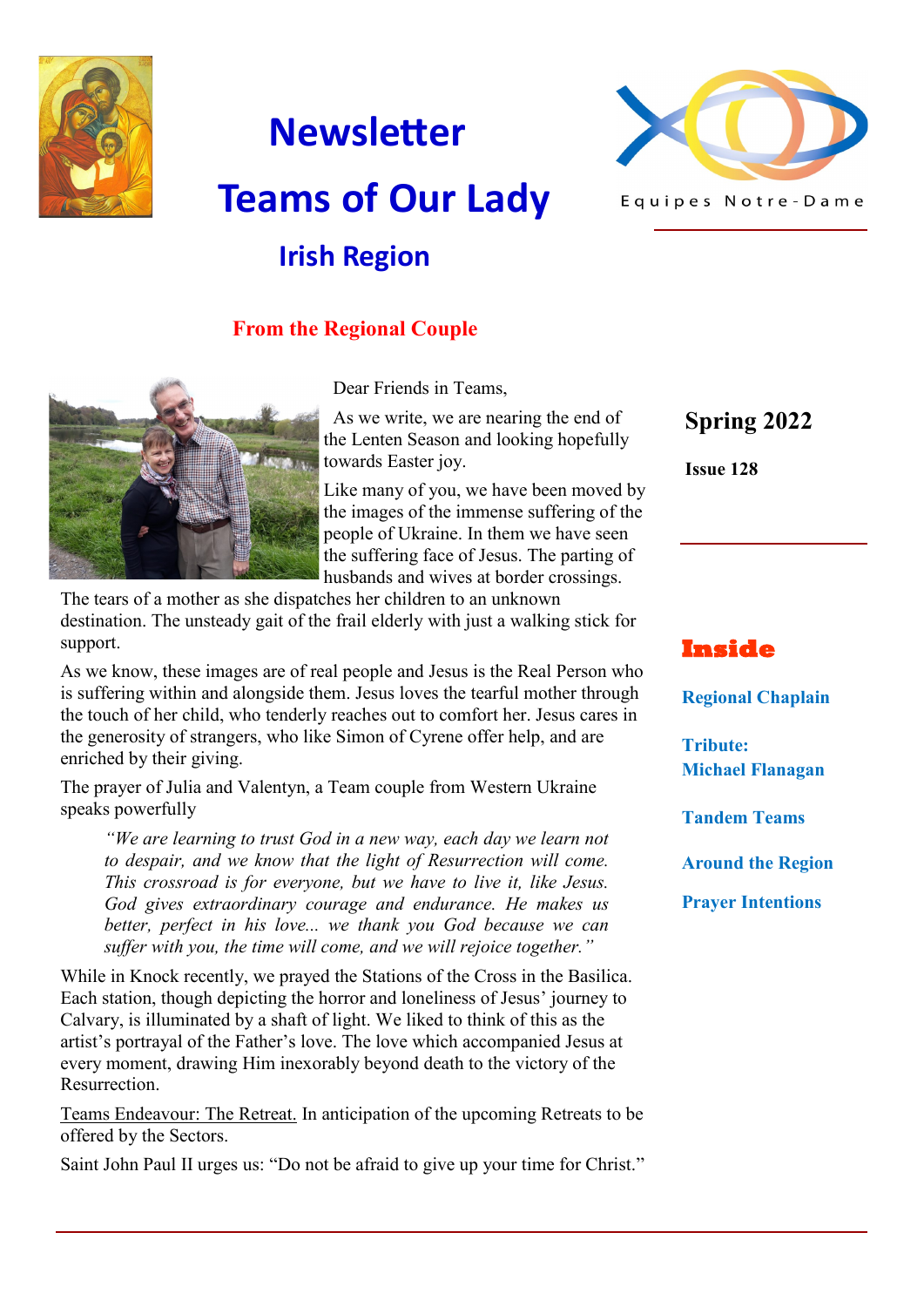"Time has a spiritual dimension, which we must inhabit, and not simply control."

(Apostolic letter Dies Domini 1998, No84)

See http://equipes-notre-dame.com/wp-[content/uploads/2019/11/THE](http://equipes-notre-dame.com/wp-content/uploads/2019/11/THE-RETREAT-2017.pdf)-RETREAT-2017.pdf

#### **Diary of a Regional Couple!**

#### Linking with the Wider Movement – Super-Region and ERI

January: Zoom meeting of Regional Couples from across the Transatlantic Region – Ireland, GB, Malawi/ Zambia.

February: Support meeting with Super-Regional Couple

March: Zone Meeting with couples from across the Eurasia Zone, Ghana, S. Africa, Australia and New Zealand @7am! These meetings focused on getting to know each other a little, as well as sharing what is working well in our Regions and what challenges we face.

#### Linking with the Region:

January: Meeting with Sector Couple for Mullingar.

February: Regional Team Meeting.

March: Meeting of the Irish Synodal Pathway Task Group, representing Teams of Our Lady, together with Mark and Anne O'Leary, Dublin Sector Couple.

Linking with Sectors & Base Teams

January: Synodal meeting 1, by Zoom.

Meeting with Belfast Teams.

February: Meeting with RC for the Team being piloted on Zoom.

Synodal meeting 2, by Zoom.

March: Meeting with Galway Teams.

Thank you for supporting the initiatives of the Movement, for taking our calls and reading our emails but most importantly, for engaging with us in the work God has called us to, as Teams of Our Lady. There is much to do, and we are in the process of setting out some objectives for the term of this Regional Team. We rely on your efforts and the grace of God.

Finally, we pray that all of you will experience the power and joy of the Resurrection this Easter and beyond! Alleluia!

Brendan and Rosemarie Gavin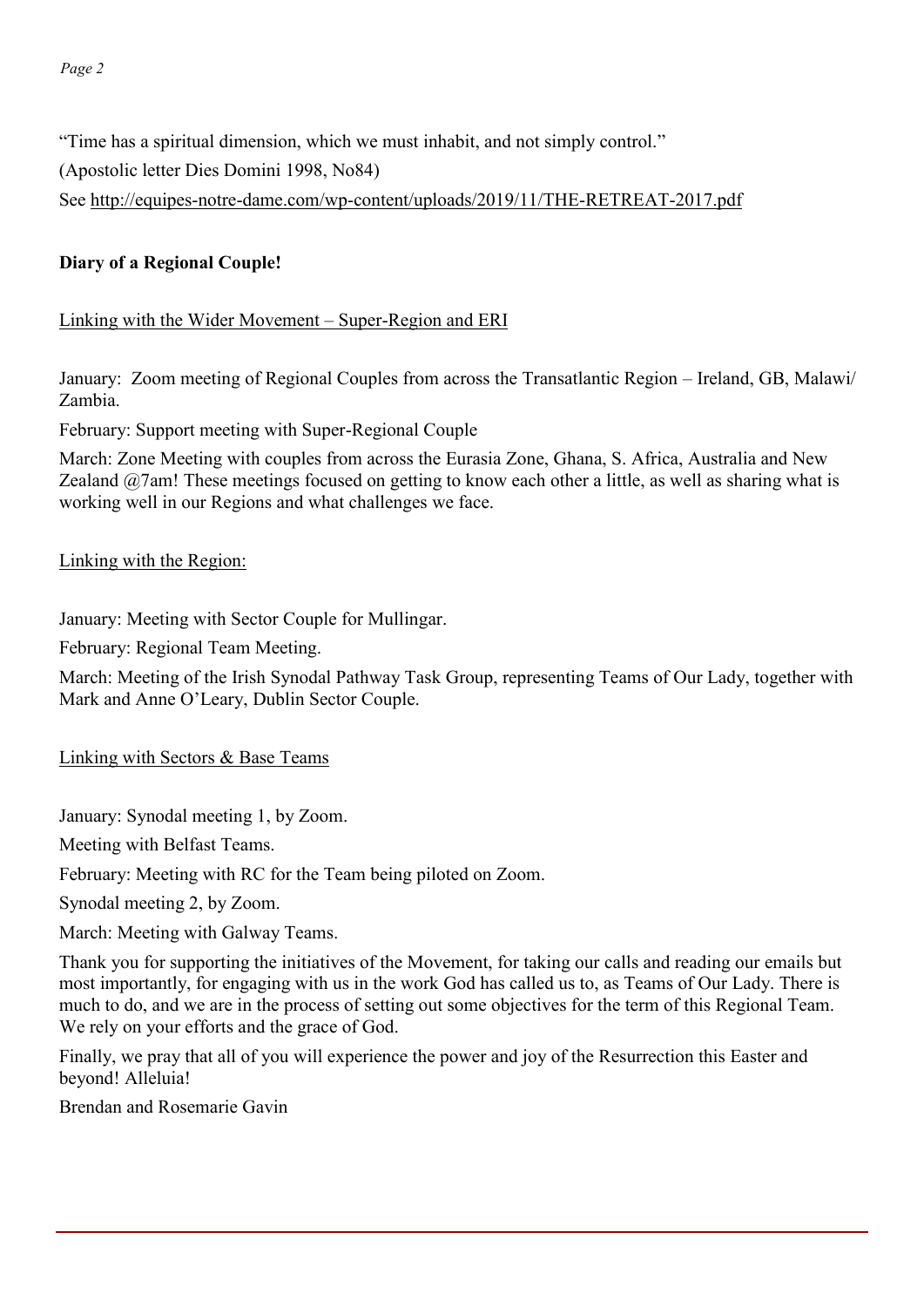# **From The Regional Chaplain Fr. Richard Sheehy**



How suddenly and quickly things can change: up until a few months ago we thought that Covid 19 was the biggest challenge the world had to face. Now, just as we seem to be emerging from that crisis, another has opened up with the invasion of Russian forces into neighbouring Ukraine. For the people of Ukraine, the shock must be unbelievable. One minute, like any of us, they are going about their daily lives: going to school or work, shopping or sitting in a café; the next their cities are being bombarded, and millions of people are being forced to flee their homes and seek refuge in other European countries. Western leaders have introduced sanctions and

warn of shortages of wheat, oil and gas and consequently higher prices for basic commodities. Our world doesn't seem so stable and predictable anymore.

What is encouraging is the response of the countries surrounding Ukraine to the unfolding humanitarian crisis: opening their borders to welcome refugees, providing them with basic necessities and accommodation, or facilitating their onward travel to other destinations. Ireland too is already receiving several thousand refugees, and Irish citizens have raised significant funds for charities working on the ground in Ukraine or neighbouring Poland. Our natural empathy for those who are suffering is finding practical expression.

While filled with admiration for the courage and resilience of the Ukrainian people in defending their country against unwarranted aggression, the potential for the conflict to escalate into a more global conflict gives cause for deep concern. Pope Francis warns of the folly of international organisations spending more money on armaments and defence. He reminds us that the roots of war are always in the human heart. Peace is possible...but it cannot just be the goal, it has to be the way.

St. Oscar Romero, who as Archbishop of San Salvador courageously challenged the government and army for their oppression of the poor and was gunned down while celebrating Mass in March 1980, wrote '*We have never preached violence, except the violence of love, which left Christ nailed to a cross'*. He added: *'I cry out against justice, but only to say to the unjust: be converted*!'

We cannot pray for an end to the war in Ukraine, if we are not willing to seek peace and reconciliation in our own relationships. No one knows this more than married couples. It is through the regular experience of seeking and offering forgiveness that their relationship is renewed and deepened. The parable of the Prodigal Son (Luke 15), which is the Gospel for the Fourth Sunday of Lent this year, reminds us how difficult yet necessary this is. At our recent Tandem meeting (a Teams programme for couples who are engaged or recently married), our topic for discussion was forgiveness. Part of the reading material for our meeting contained the following quote: 'In a marriage, normal problems occur because no couple ever communicates perfectly, resolves all disagreements harmoniously or achieves ideal emotional closeness'. *(Randall Schroeder, PhD, from the article, In the Image of God: The Christian Vision for Love and Marriage). Being human means learning to forgive ourselves and others for our frailties and imperfections.* 

Lent is our annual invitation to begin again, to renew our faith and hope, to turn to Christ and allow him to teach us how to practise love and forgiveness in all our relationships. 'Forgive us our trespasses, as we forgive those....' As we journey towards Easter, may our lives and relationships proclaim resurrection, hope and joy.

Speaking of new beginnings, the Teams annual Retreat is an in-person retreat this year and takes place on Saturday, 7th May. Spread the word….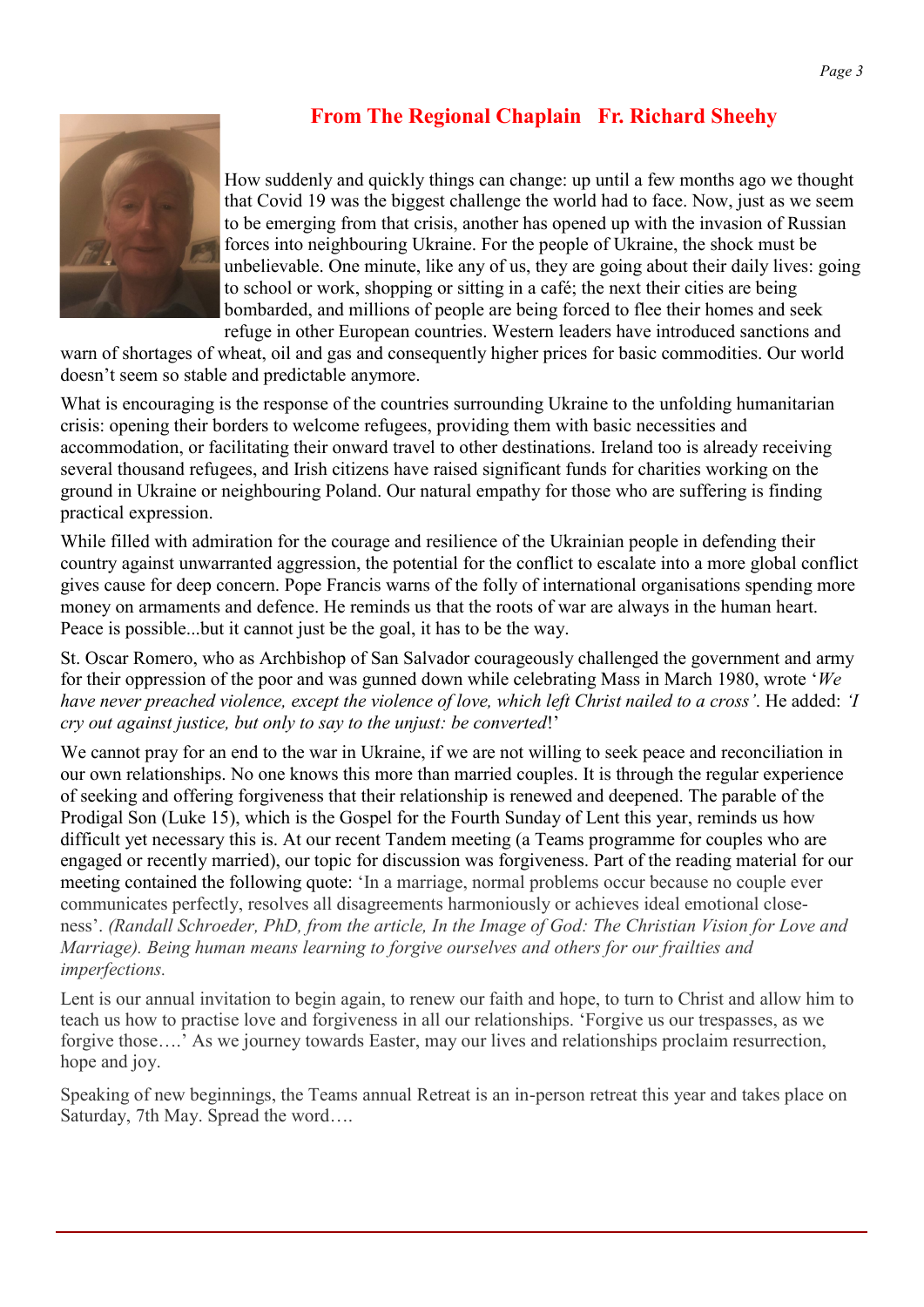#### **Tribute - Michael Flanagan**



Michael and Pauline Flanagan joined with others to form a new Team – Belfast 5 – in October 1985. In doing so they brought a novel and refreshing outlook on life to all of us. Michael was in business in a Loyalist area of Belfast which speaks volumes for his open-mindedness and breadth of vision, not to mention his courage. Michael was completely opposed to any hint of sectarianism and mixed with all classes and creeds in both business and private life.

He was a man of high moral character and principle. He was a dealer and believed that when a deal was struck it was meant to be upheld. He believed in honest dealing and stuck to this even when, at times, it was to his financial detriment. He was trading in difficult circumstances during the unrest in the North of Ireland. He absolutely refused to pay protection money to any organisation. He survived with this principle.

He was keenly interested in the Arts. Over the years his business interests included an Art Gallery, an Antique Shop, and an Auction House. To say he had had a varied life would be an understatement. He had an immense fund of stories gathered from his rich experience of life. He had a great sense of humour which added to the enjoyment of the stories, some of which could not be printed here.

As an Art dealer Michael exhibited Rhonda Paisley's paintings and, as a result, he and Pauline established a personal friendship with The Late Rev. Ian Paisley and his wife Eileen.

He and Pauline were very generous and open-hearted. One example of this was the annual soirée in Belfast Castle which included Art Exhibitions and Cultural Talks. These were great nights out for many people without any commitment or cost. Members of the Team were always on the guest list.

In many ways during his life, Michael showed a tremendous capacity to forgive. We could all say that we aspire to forgiveness. Michael lived it.

Michael and Pauline had strong religious convictions throughout their lives and always sought to do the right thing in any situation. They met through the Legion of Mary. They were involved in Marriage Encounter and Engaged Encounter spreading their experience and joy in their faith and their lives.

As members of Teams, they played an active part in the Movement. They piloted a new Team in West Belfast. When acting as Responsible Couple Michael was very strict about adherence to the rules and to timings and other arrangements. Membership of the Legion of Mary was an influence here.

Throughout their lives Pauline was at Michael's side and was a solid support in the challenging times. This support and approval were, of course, mutual. Michael remained in the Team following Pauline's death on 16 December 2015 and played a full part in the life of the Team.

Following Pauline's death, Michael moved back to Belfast, having lived in County Down for some years. In so doing he demonstrated in the most powerful way his complete abhorrence of sectarianism.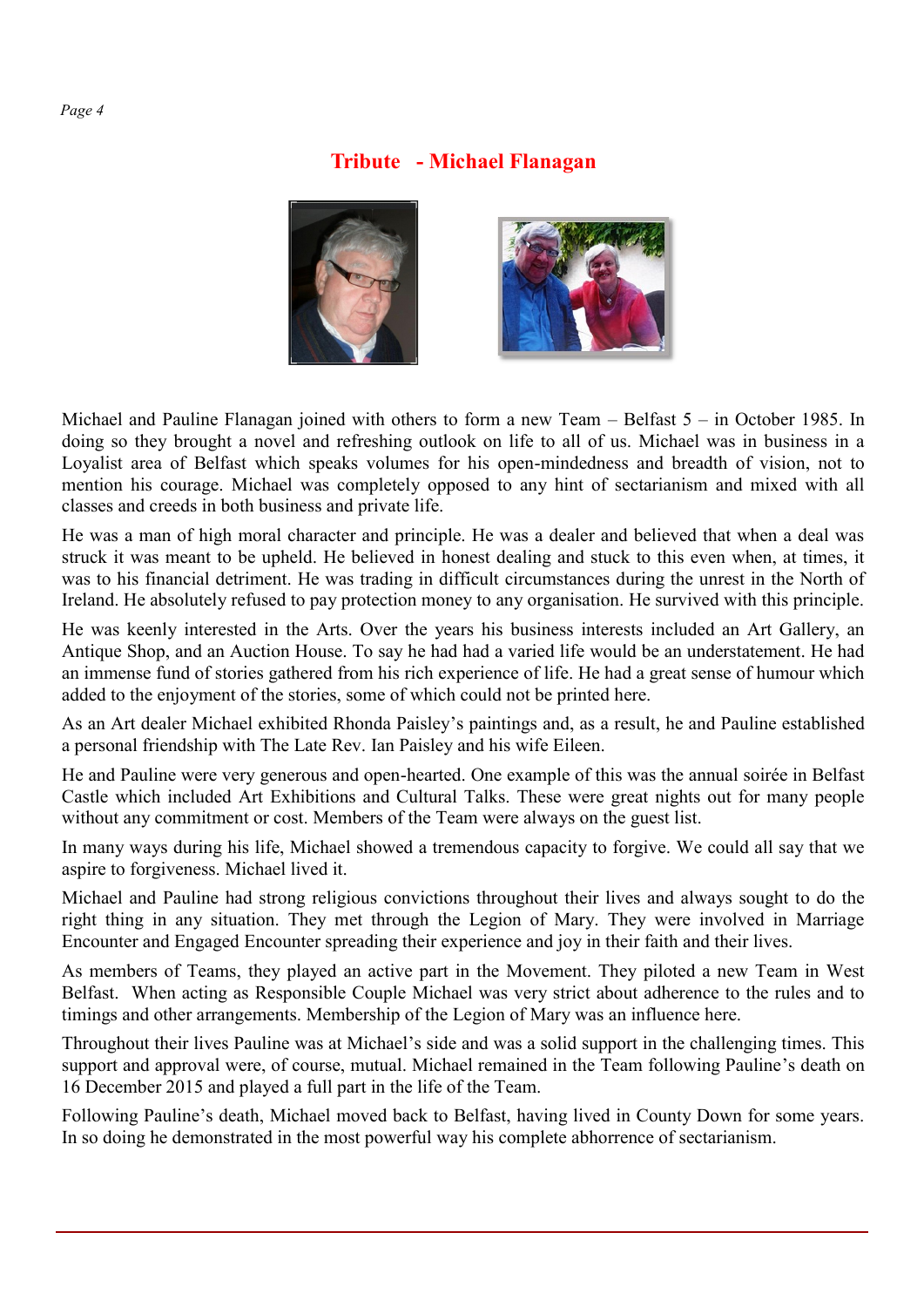He bought a bungalow in a strongly Loyalist area of Belfast and lived there without incident until his death on 4 November 2021. The telling incident happened at his funeral. Whilst the hearse was parked outside his house a crowd of neighbours (obviously Protestants) gathered in the street to pay their respects and stood there in heavy rain for about 45 minutes until the prayers were said inside and the funeral cortege moved away. He had put his faith in them and they returned the compliment. In death as in life Michael made a difference.

Ar dheis Dé go raibh a n-anamacha dílse.

Team 5

# **Tandem Teams has started off in Ireland!**

Tandem Teams is a project for young couples, both married and engaged, initiated by Teams of Our Lady in France in 1995. We are very happy to announce that Tandem is now up and going in Ireland too!

Two couples from the Dublin Sector, Pierpaolo and Ilaria Dondio and Mark and Anne O'Leary, engaged in the accompaniment of the first two Irish Tandem Teams.

They meet with the Teams monthly. The meetings are on Zoom, given the diversified locations of the couples - Dublin, Belfast, anywhere in-between and even from Newcastle, in the UK, and Poland!

There are 9 young couples involved and 2 Chaplains (Fr Richard and Fr Enda), plus the two accompanying couples. The meetings are always lively and very well participated, and feedback has been positive and encouraging… You can find some of our couples' comments below!

The structure of a Tandem meeting is similar to that of Teams: there is a pooling on our past month, the discussion on a different monthly topic and a moment of Bible reflection and prayer. The difference is that the programme has a set number of meetings only (usually runs over 1½ years, and then it's finished) and the topic is not on a shared book but on different everyday life issues, ranging from the management of our time, our relationship with God and religion, to the allocation of chores in the couple, tenderness, conflict resolution and many more - an ideal way to start off your married life with the right foot. These themes do spark some nice discussion... and not only among the youngest couples!

The Tandem programme is a great opportunity to have some profound sharing on a diversity of topics in a safe and respectful context, with couples who find themselves at roughly the same stage in life. Tandem is a Christian programme open to people of every faith or none.

So, if you know of any young couple who may be interested in this programme, do not hesitate to put them in touch with us, at our email address**: tandemireland@gmail.com** or check us out at our website **www.tandemteams.ie**. You can also share the news with your parish!



"Tandem has been an amazing experience, helping us to growth as a couple and reinforce our belief in God" – Iliana and Mario, Belfast Ilaria and Pierpaolo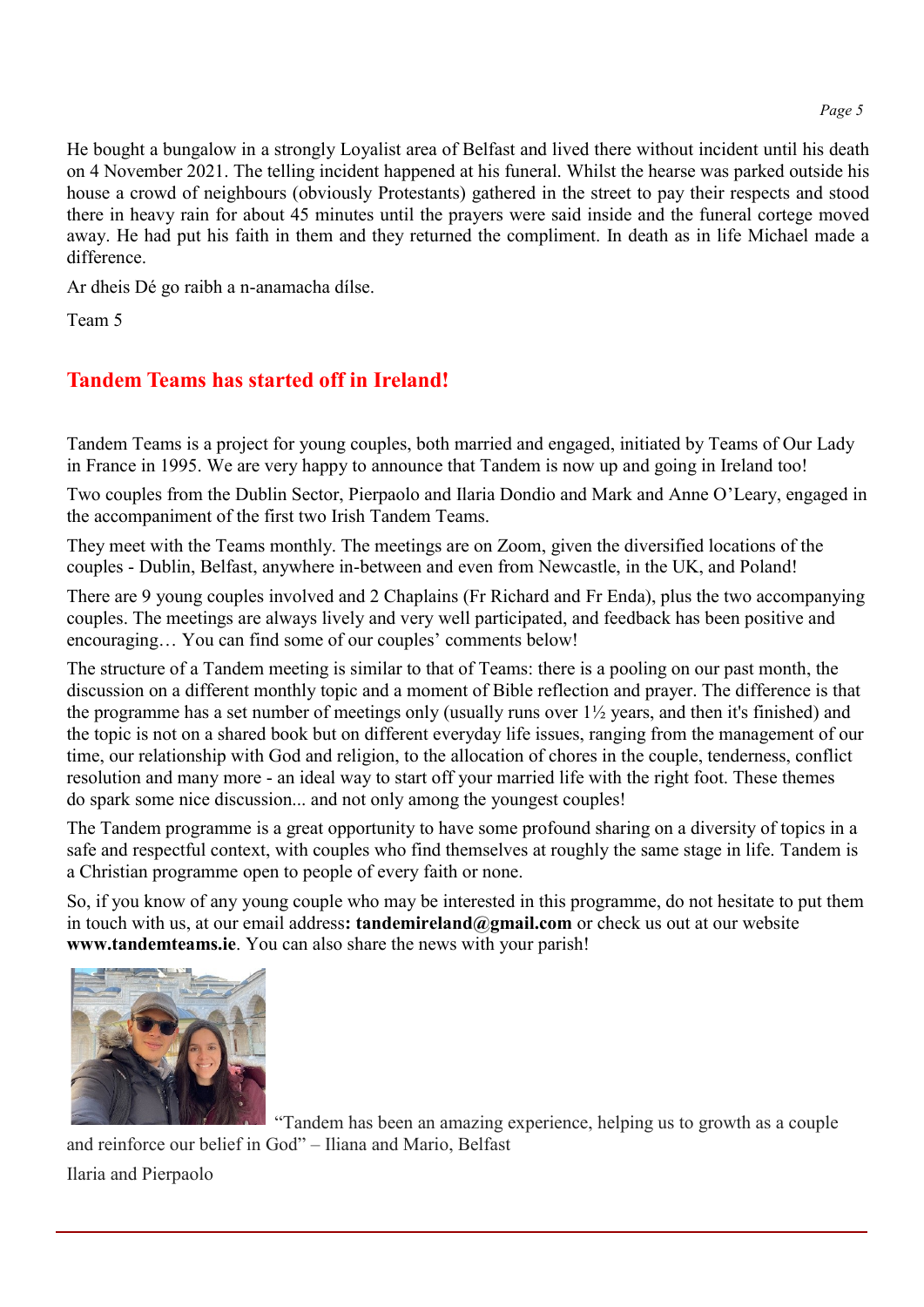# **Around the Region**

# **Dublin**

#### **Annual Retreat**

The Annual Retreat for the Dublin Sector, the first "in person" retreat in over two years, is scheduled to take place on Saturday, May  $7<sup>th</sup>$ , in Avila Retreat Centre, Donnybrook, starting at 10am. It will be led by one of the Carmelite priests.

We had originally hoped that it would take place during Lent, but that wasn't to be!

More details will follow nearer the time.

## **Synodal Process.**

The drawing together of all the contributions received from Teams is currently taking place at Regional level, led by our Regional Couple, Brendan and Rosemarie Gavin. It is an unenviable undertaking. So, we wish them well in their task. In keeping with the prayerful, discerning nature of the process, we continue to keep them, the whole team and the ongoing process in our prayers. Meanwhile, it was great to see such a good Dublin Sector representation at the two Synodal Process Zoom sessions which took place earlier in the year, in January and February.

Anne and Mark O'Leary

# **Mullingar**

We, Richard and Pauline Sheridan are representing the Mullingar Sector. We are members of Team 3 for the last 30 years. We joined an existing Team and were welcomed with open arms. As a Team we are blessed to have as our chaplain Fr Frank Monks, Order of St. Camillus, Killucan.

In this Sector there are six Teams and while the passage of time is taking its toll on some of us the Spirit of the Teams is alive and well in Mullingar.

While we are unable to form an official Sector Team we have fantastic support from our own Team, Team 4 and all the members who have already served in the various roles within Teams. There is a wealth of experience here for us to tap into which we appreciate.

Please keep us in your prayers and be assured of ours.

## **8th December:**

Fr Phil Gaffney celebrated our 8<sup>th</sup> December Mass in the Cathedral of Christ the King; it was lovely to see so many Team members there. Fr Phil was a Team chaplain here in Mullingar in times past and now that he has returned as administrator to Mullingar, we know going forward he will renew the obvious interest he has in Teams and we thank him for the enormous effort he put into his homily for the Mass.

## **Team 3:**

We were blessed to have Fr Frank celebrate our own Christmas Mass which we all agree officially starts the Christmas celebrations for Team 3 and our families. Thanks to Fr Frank for facilitating our meetings in the Chapel in St Camillus Nursing Centre during these strange times.

Fr Frank has added to his already busy schedule compiling wonderful videos for Pope Francis' monthly intentions which can be viewed on YouTube. *(Type Eucharistic Adoration led by Fr Frank Monks into the YouTube search box) also check out* <https://www.shalommedia.org/ireland/>

## **Synodal Pathway:**

We enjoyed the Zoom meetings on Teams consultation on Synod Themes.

*Page 6*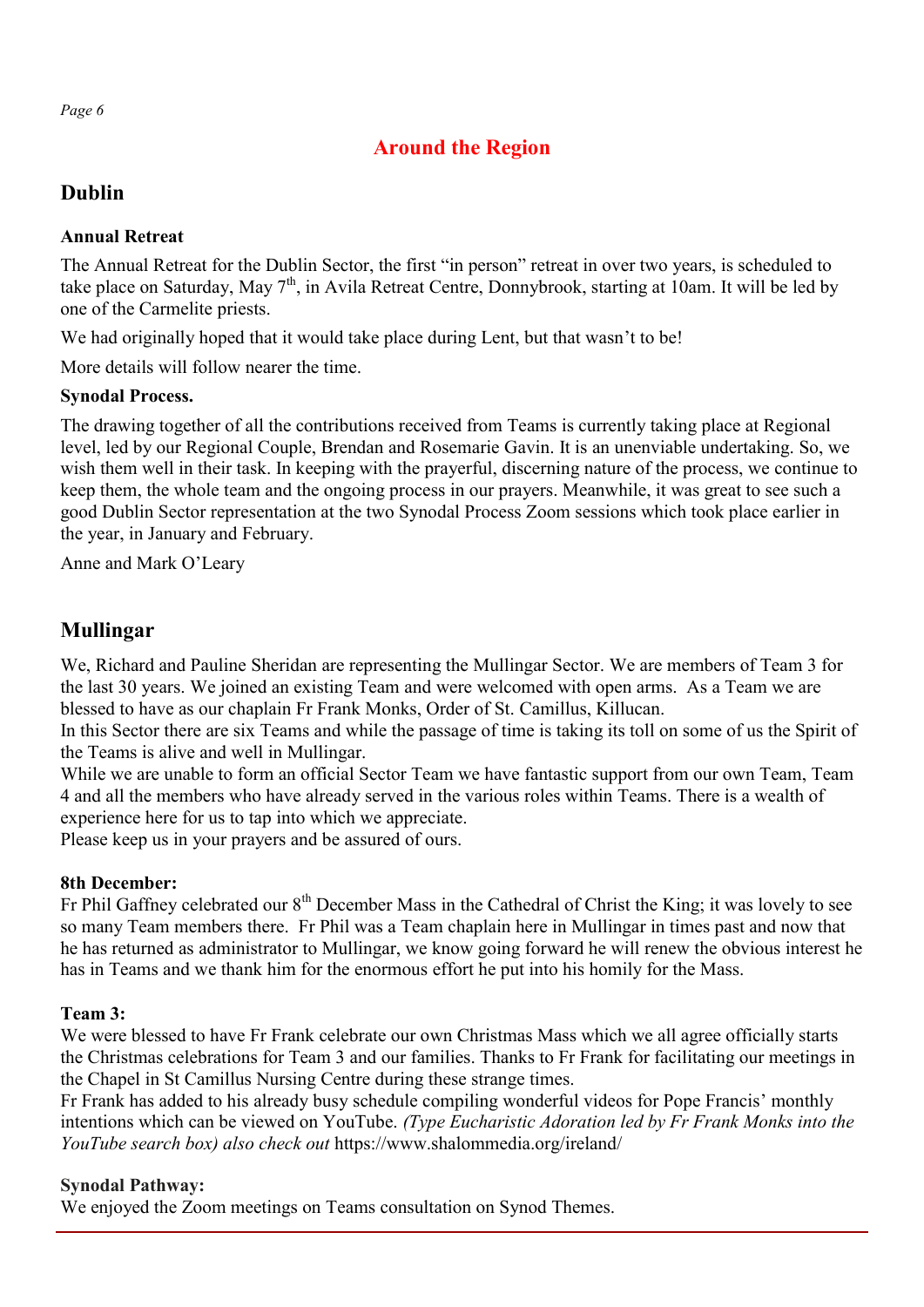It was lovely to see each other and hear the others' opinions.

#### **Congratulations:**

On a really happy note, we send congratulations to James and Joanne Keogh on their wedding (son of Elaine and Jim, Team 3). We wish them every blessing in the future. Congratulations to Fr David Vard on his interview with Tommy Tiernan.

#### **Prayer intentions:**

We remember in our prayers the intentions of Jimmy and Maura Halligan (Team 9) and all our unspoken intentions.

Our condolences to Mary Cummins on the death of her brother-in-law Paddy; may he rest in peace.

We remember all our loved ones whose anniversary occurs around this time especially Michael McGovern. (Team 3)

## **Galway**

January to March 2022 has been a busy time for Teams in Galway. We have been tackling the challenge of the Synod documents which all members have studied. Each Team articulated their thoughtful response to the documents. We are thrilled with the seriousness and hard work put in by each Team couple. The theme of "journeying together" articulates very well our Christian way of life. We depend on other people and other people depend on us. The idea of the "journey" is well described in Luke's Gospel Chapter 9.51 "Jesus resolutely turned his face towards Jerusalem". A lot happened on this well documented journey of Jesus. His journey culminates in his death and beyond. Perhaps the Synod is very much concerned with this "beyond". It will be interesting in the relatively near future for us Team couples to reread our individual reflections and note any changes in our attitudes. Most Team couples do hope for some changes in the attitudes of the Institutional Church in many areas. There has been some divergence between faith and the institution of the Church over the past number of years. This is mostly seen in our young people. We have hopes in the coming Synod.

In March 2022 the Galway Teams held a Zoom meeting with our regional couple, Brendan and Rosemarie. There was a good representation from the Galway Team couples. The chat and exchange of ideas was very welcome. It is important to remind us that we are members of a wider, national and international community. Hopefully it will not be too long before we can meet face to face.

Our sympathies to Manus and Maura Duggan on their recent bereavements. Maura's three siblings died.

Siobhan McGill, Una McGill, Owen McGill.

Their deaths occurred so closely to each other that there was little time to grieve.

Also, Manus's brother Patrick Duggan died. Their Team community held a special house mass for the deceased. May they all Rest in Peace.

Please continue to pray for Eddie Lloyd who is in a Nursing Home.

Anne & Jack Hutchinson